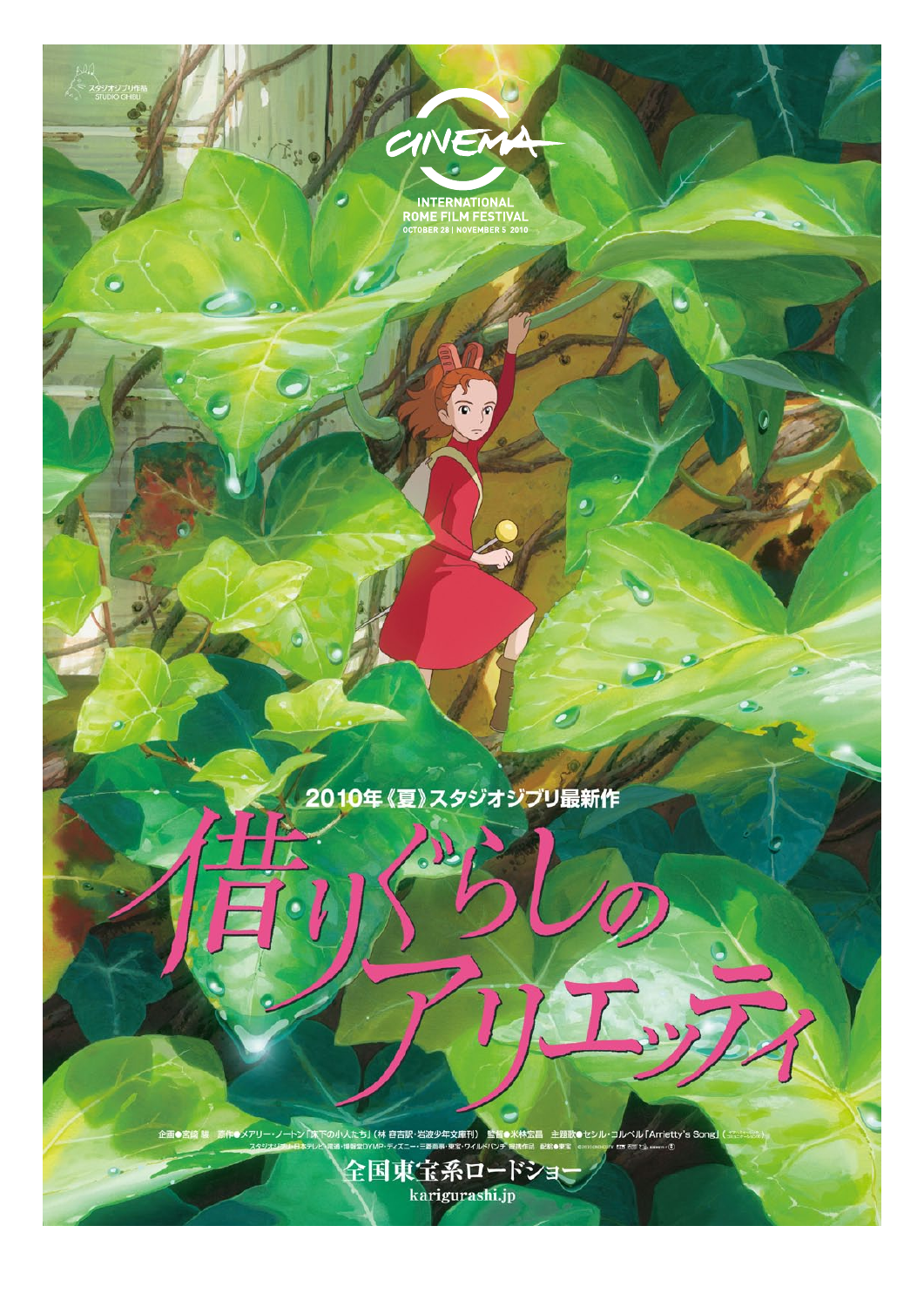

Studio Ghibli PRESENTS

# ARRIETTY (Karigurashi no Arrietty)

A film by Hiromasa Yonebayashi

2010 · JApan · RUNNING TIME 94 mins · 35 mm · 1:1.85 · DOLBY SR-SRD · COLOUR

**PLEASE NOTE:** Photos and press kit can be downloaded from www.wildbunch.biz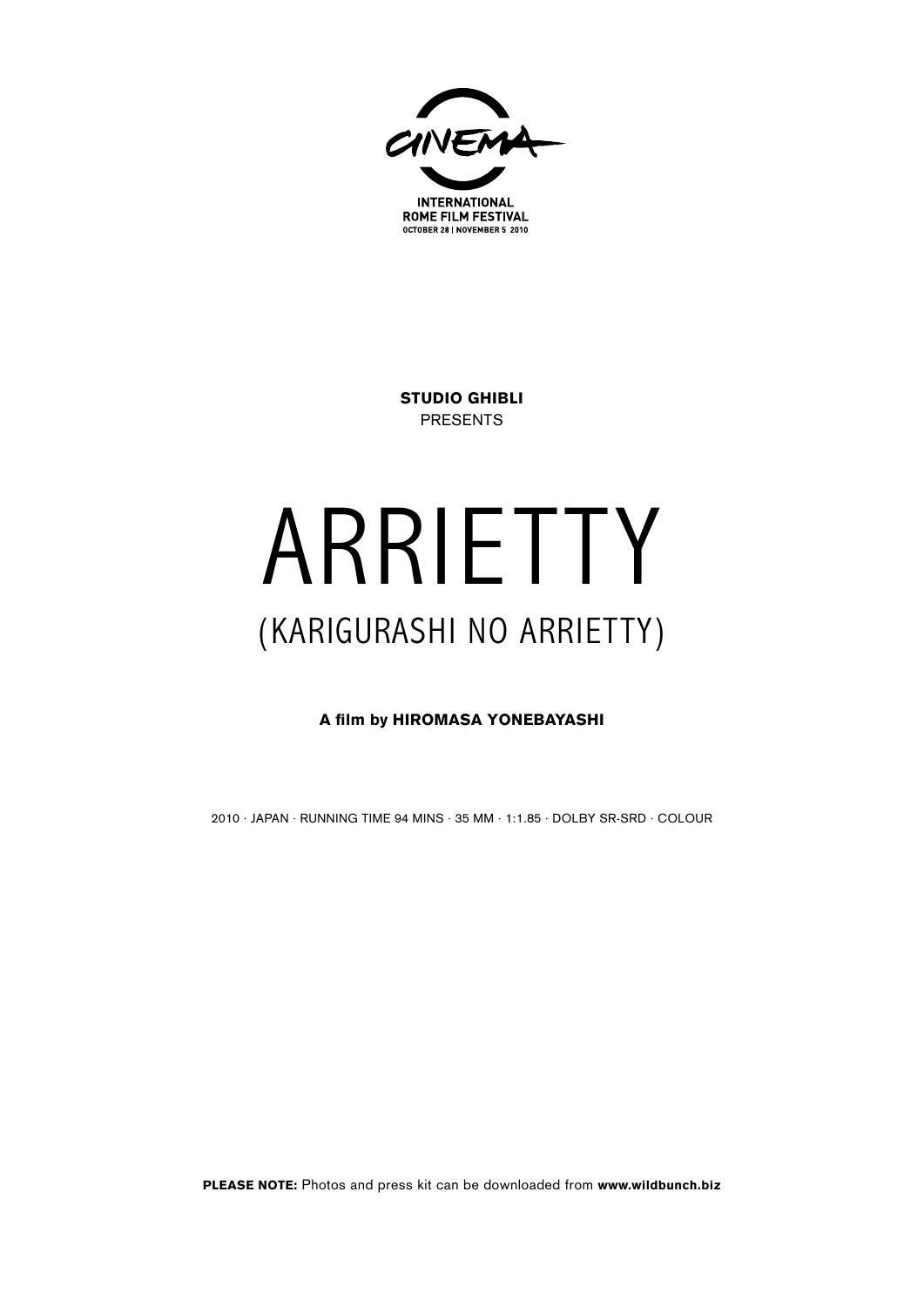### **SYNOPSIS**

**CREW** 

*This is a story of a family of "little" people.*

*Beneath the floorboards of a sprawling mansion set in a magical, overgrown garden in the suburbs of Tokyo, tiny 14-year-old Arrietty lives with her equally tiny parents. The house is occupied by two old ladies, who are absolutely unaware of the existence of their miniature tenants.*

*Arrietty and her family live by "borrowing". Everything they have, they borrow or make from the things they have borrowed. Essentials like gas, water and food. Tables, chairs, cooking utensils. And treats - a sugar cube here, a scrap of material there. But only a little each time, so the ladies do not notice.*

*A 12-year-old boy, Sho, moves into the mansion while he waits for urgent medical treatment in the city. Arrietty's parents have always warned her: "Never let humans see you." Once seen, little people always have to move on. But the adventurous Arrietty doesn't listen, and Sho discovers her.*

*The two begin to confide in each other and, before long, a friendship begins to blossom...*

#### Development and Screenplay Hayao Miyazaki

Producer Toshio Suzuki

**Director** Hiromasa Yonebayashi

**Screenplay** Keiko Niwa

Executive Producer Koji Hoshino

Music Cécile Corbel

Supervising Animators Megumi Kagawa Akihiko Yamashita

Art Directors Yoji Takeshige Noboru Yoshida

Colour Design Naomi Mori

Director of Digital Imaging Atsushi Okui

**Editing** Rie Matsubara

Sound Designer / Sound Re-recording Mixer Koji Kasamatsu

ADR Director Eriko Kimura

#### CAST

| Arrietty | <b>MIRAI SHIDA</b>      |
|----------|-------------------------|
| Sho      | <b>RYUNOSUKE KAMIKI</b> |
| Homily   | <b>SHINOBU OTAKE</b>    |
| Sadako   | <b>KEIKO TAKESHITA</b>  |
| Spiller  | TATSUYA FUJIWARA        |
| Pod      | TOMOKAZU MIURA          |
| Haru     | KIRIN KIKI              |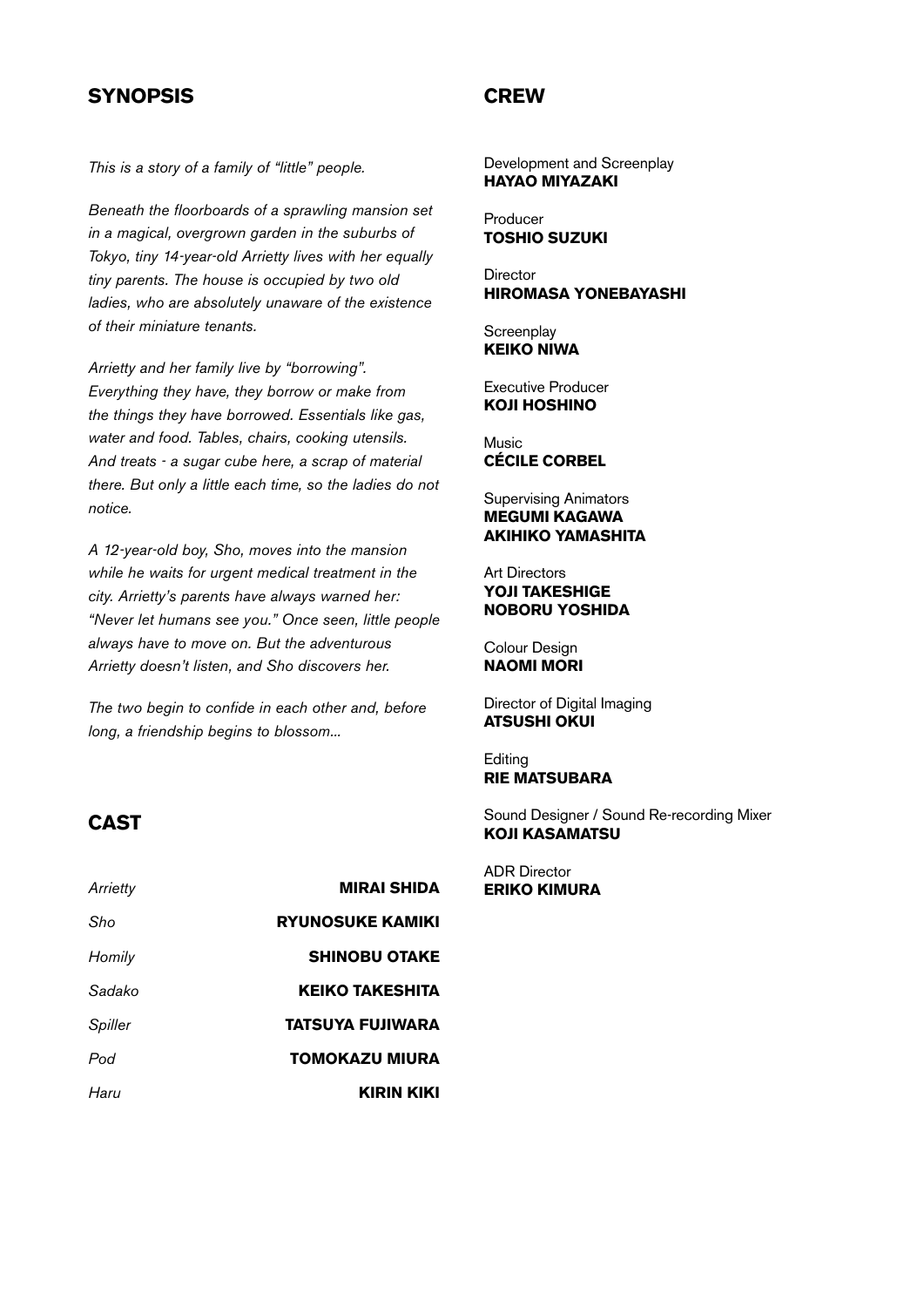# Hiromasa Yonebayashi Director's biography

Born in 1973 in Ishikawa-ken, Japan, Hiromasa Yonebayashi attended Business Design from Kanazawa College of Art. In 1996 Yonebayashi joined Studio Ghibli and worked as an 'In-between' Animator on *"Princess Mononoke"* (1997) and *"My Neighbors the Yamadas"* (1999), and as Key Animator on "Spirited Away" (2001), *"The Ghiblies Episode 2"* (2002), *"Howl's Moving Castle"* (2004) and *"Ponyo on the Cliff by the Sea"* (2008). He was also Assistant Supervising Animator on *"Tales from Earthsea"* (2006).

Besides working on Ghibli's animated features, Yonebayashi has worked on short films for the Ghibli Museum, Mitaka. He was Director of Animation on *"Mei and the Baby Catbus"* (2002), and Supervising Animator on *"Imaginary Flying Machines"* (2002), and was also responsible for storyboarding and directing *"Evolution"* (2008), one of the Ghibli Museum's attractions in the "Films Go Round" display.

Yonebayashi makes his debut as the director of a feature animated film with Studio Ghibli's latest production *"Arrietty" ("Karigurashi no Arrietty")*.

## Project Proposal TOSHIO SUZUKI - Producer

I believe it was early in the summer of 2008 that Hayao Miyazaki first suggested this project. Meanwhile, I had another idea for a film in mind. We repeatedly argued and debated, and neither of us would budge. I could see we weren't getting anywhere so, out of respect for Mr. Miyazaki's seniority, I gave in.

Nearly forty years ago Miyazaki-san and Isao Takahata had wanted to adapt *The Borrowers*. One day Miyazakisan happened to recall this, strongly recommended that I read the books and began pushing quite persistently for making it into a film. Perhaps it was out of fond memories for his and Takahata-san's younger days, I don't know… these kinds of things come up now and then at Studio Ghibli.

"But why *The Borrowers* now?" I asked Miyazaki-san, and he began giving me various justifications for making the film. The idea of the story being about "borrowing" is intriguing. It fits perfectly with the way things are today. The era of mass consumption is coming to a close. We are in a bad economy and the idea of borrowing instead of buying shows very well the direction things are headed, he explained.

Miyazaki-san likes to act quickly when he thinks he has a good idea, so wrote a formal project proposal for me immediately.

Based on Mary Norton's *The Borrowers*.

The setting will be changed from 1950s England to modern-day Japan of 2010. Our familiar Koganei neighborhood would be fine as its location.

Living under the kitchen floor of an old house is a family of little people - a 14-year-old girl Arrietty, and her parents.

The little people get all their daily necessities by "borrowing" from the human beings who live above the floor.

They are not fairies and do not possess any magical powers.

They fight off mice, are troubled by cockroaches and termites, escape from fumigation and insect sprays, and sidestep cockroach traps and bait laced with boric acid. The little people lead modest and careful lives, cautious not to be seen or attract attention.

The father is brave and strong, going out on dangerous "borrowing" missions. With a sense of responsibility for the family, the mother protects and manages the home. Arrietty is a sensitive girl with an inquisitive mind. We find in them the ways of an old-fashioned traditional family.

The normal, mundane world is refreshingly seen anew when viewed through the eyes of people who are 10cm tall. The little people working and moving and using their whole bodies will be wonderful to animate.

The story will portray the daily life of the little people: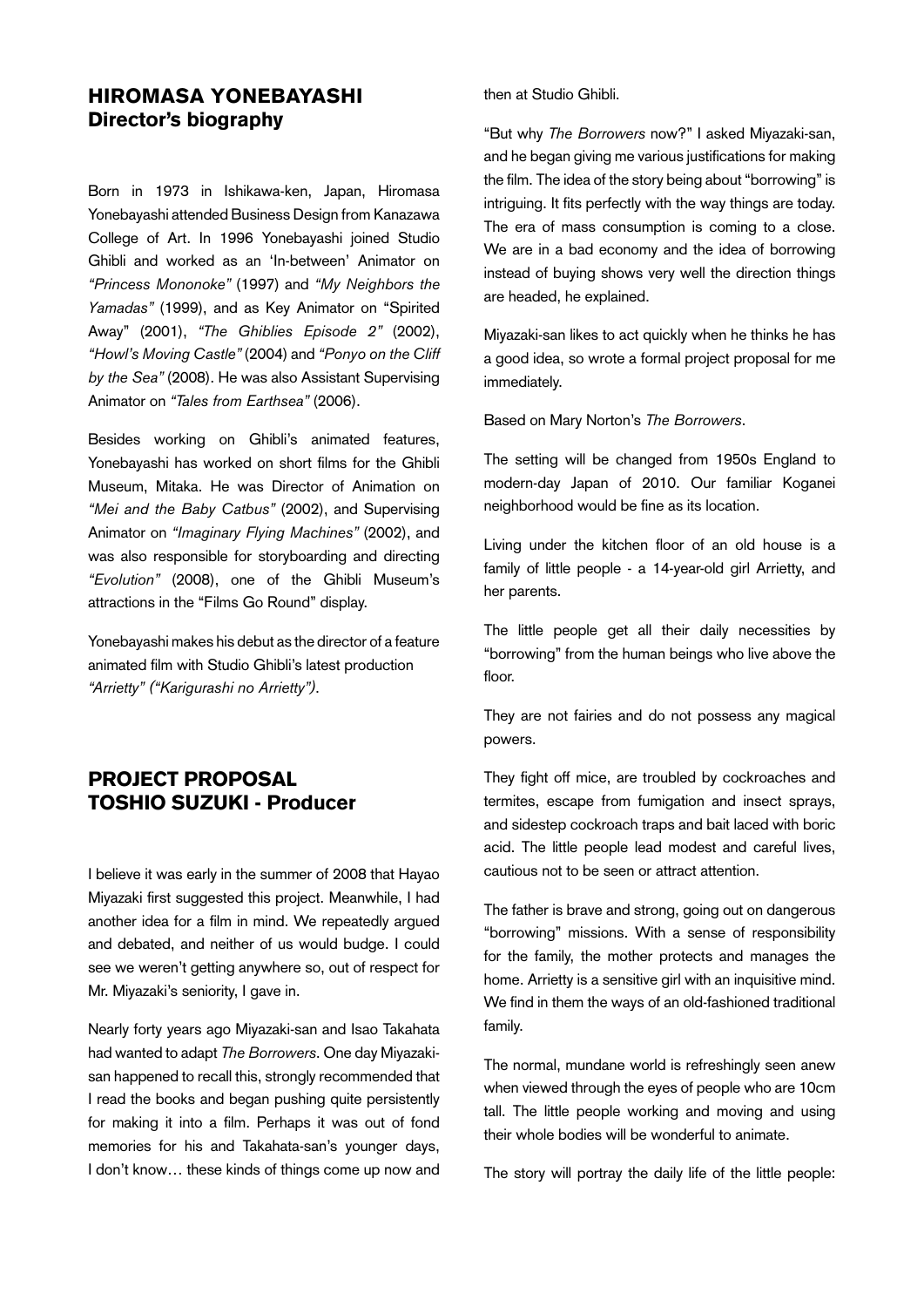their meetings, exchanges and the parting of Arrietty and a human boy who has befriended her; and will also show how the little people escape a calamity inflicted on them by a cruel human being and are forced to go and live outside in the fields.

In hope that this work will offer comfort and courage to the people living in these chaotic, unsure times….

The film was initially titled *Chiisana Arrietty (Little Arrietty)*. I thought that was a bold choice and asked him the reason for this title. Miyazaki-san told me that he liked the sound of "Arrietty", and therefore he never forgot the name. Yet, this title does not mention the "borrowing" that Miyazaki-san had insisted was the main justification for making the film. When I pointed that out to him, Miyazaki-san immediately changed the title to *Karigurashi no Arrietty (Arrietty the Borrower)*.

#### So the next question was, who will direct it?

This was a tough one. Studio Ghibli had managed to produce almost all of its films up to now by having Isao Takahata and Hayao Miyazaki take turns directing. But now they were both old. There is a saying that goes "old in years but going strong", but as a practical matter there is only so much an older man can do beyond a certain point. So, just as we had young Goro Miyazaki direct *Tales from Earthsea*, we needed younger director for this project.

Who was going to do it? In such situations, Miyazakisan would suddenly treat me as the person solely in charge of the studio, and not consider that such a question might require a bit of time for thinking.

The only name that came to mind on the spur of the moment was the name of our present director Hiromasa Yonebayashi. "Maro" is his nickname. "How about Maro?" I said. Miyazaki-san looked astonished. "Suzuki-san, how long have you been thinking about this?" he asked. "Maybe since two or three years ago," I lied.

I had never even asked Maro if he had ever considered directing. I simply gave his name because I was on the spot. Maro, incidentally, is Ghibli's best animator. For *Ponyo on the Cliff by the Sea* he was in charge of the scene where Ponyo comes running in on a series of huge waves trying to find Sosuke, and his animation impressed Miyazaki-san.

"Well, let's have him over and we will talk!" Once he has decided, Miyazaki-san is swift to act. He summoned Maro to his Nibariki Studio so we could convince him to take on the job.

Miyazaki-san came directly to the point. He showed Maro a copy of *The Borrowers* and said, "Maro, this is our next project, and you will direct it!"

Maro, who rarely changes his expression, was caught by surprise. "But doesn't a director need his own philosophy or point of view?" he asked. "I don't have that." Miyazaki-san and I cried out in unison "That's already in the book!" Maro was dumbstruck, but eventually, he accepted Miyazaki-san's decision and his role as director.

At first, Maro would try to gauge Miyazaki-san's opinions on everything, but when it was time to draw the storyboards, he realized that he had to face it alone, and informed Miyazaki-san that he would not seek his advice anymore.

Miyazaki-san responded with "That's my boy! Be brave!" and encouraging things like that. So now, all Ghibli's production staff is fully engaged in making this film based on Maro's storyboards. Things are proceeding smoothly for now, but our only worry is Miyazaki-san. Maro is surely on his mind, and you never know when Miyazaki-san may come storming into the production area with unsolicited advice and new ideas.